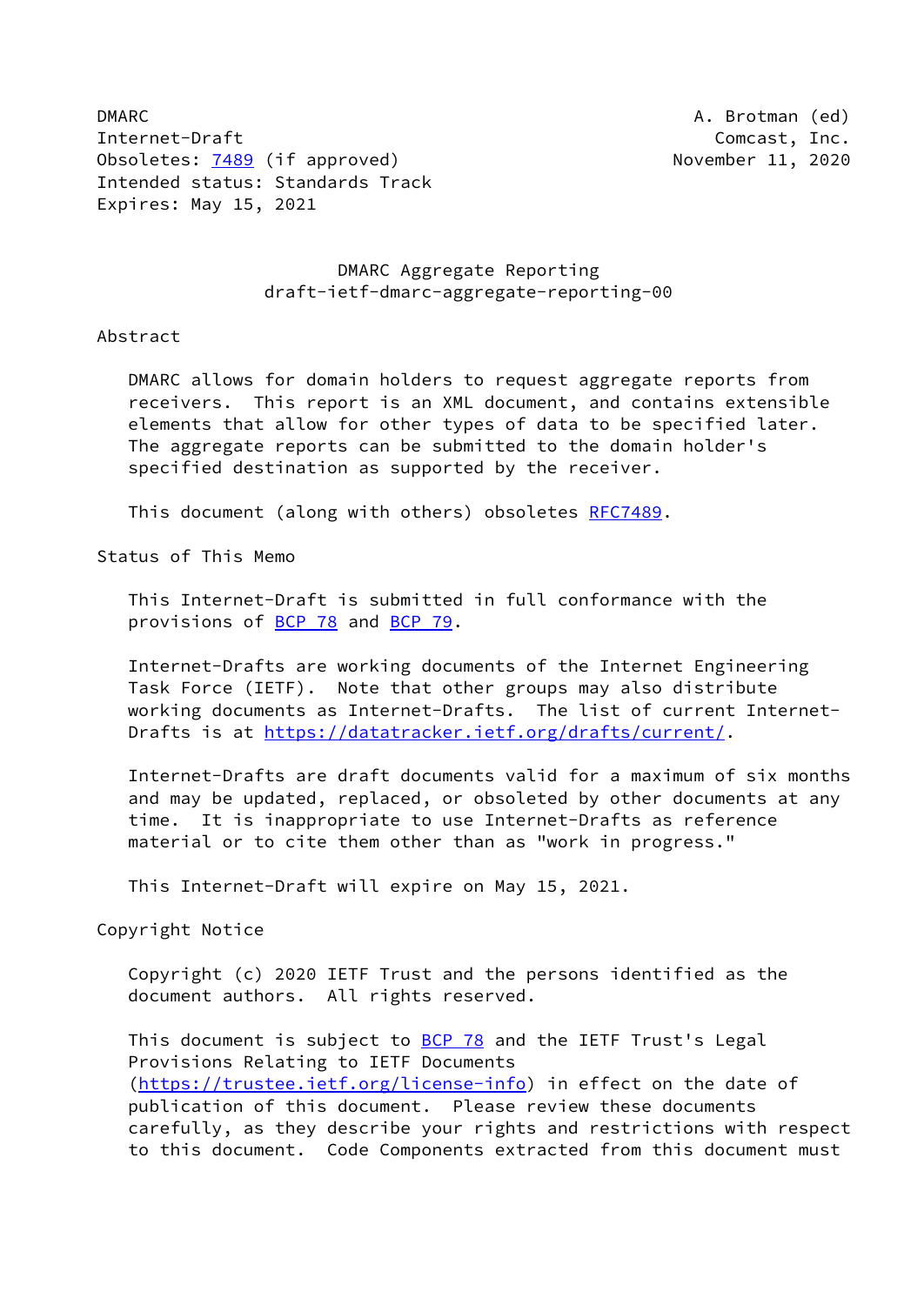Brotman (ed) **Expires May 15, 2021** [Page 1]

<span id="page-1-1"></span>

| Internet-Draft | DMARC Aggregate Reporting |  | November 2020 |  |
|----------------|---------------------------|--|---------------|--|
|----------------|---------------------------|--|---------------|--|

 include Simplified BSD License text as described in Section 4.e of the Trust Legal Provisions and are provided without warranty as described in the Simplified BSD License.

### Table of Contents

| $2.1$ . Verifying External Destinations 3 |  |
|-------------------------------------------|--|
|                                           |  |
|                                           |  |
|                                           |  |
|                                           |  |
| 5. Appendix A. DMARC XML Schema 8         |  |
| 6.                                        |  |
| 6.1. Normative References 13              |  |
| 6.2. Informative References 14            |  |
|                                           |  |
|                                           |  |

### <span id="page-1-0"></span>[1](#page-1-0). Introduction

 A key component of DMARC is the ability for domain holders to request that receivers provide various types of reports. These reports allow domain holders to have insight into which IP addresses are sending on their behalf, and some insight into whether or not the volume may be legitimate. These reports expose information relating to the DMARC policy, as well as the outcome of SPF [[RFC7208](https://datatracker.ietf.org/doc/pdf/rfc7208)] & DKIM [\[RFC6376](https://datatracker.ietf.org/doc/pdf/rfc6376)] validation.

## <span id="page-1-2"></span>[1.1](#page-1-2). Terminology

 The keywords MUST, MUST NOT, REQUIRED, SHALL, SHALL NOT, SHOULD, SHOULD NOT, RECOMMENDED, MAY, and OPTIONAL, when they appear in this document, are to be interpreted as described in [\[RFC2119](https://datatracker.ietf.org/doc/pdf/rfc2119)].

# <span id="page-1-3"></span>[2](#page-1-3). DMARC Feedback

 Providing Domain Owners with visibility into how Mail Receivers implement and enforce the DMARC mechanism in the form of feedback is critical to establishing and maintaining accurate authentication deployments. When Domain Owners can see what effect their policies and practices are having, they are better willing and able to use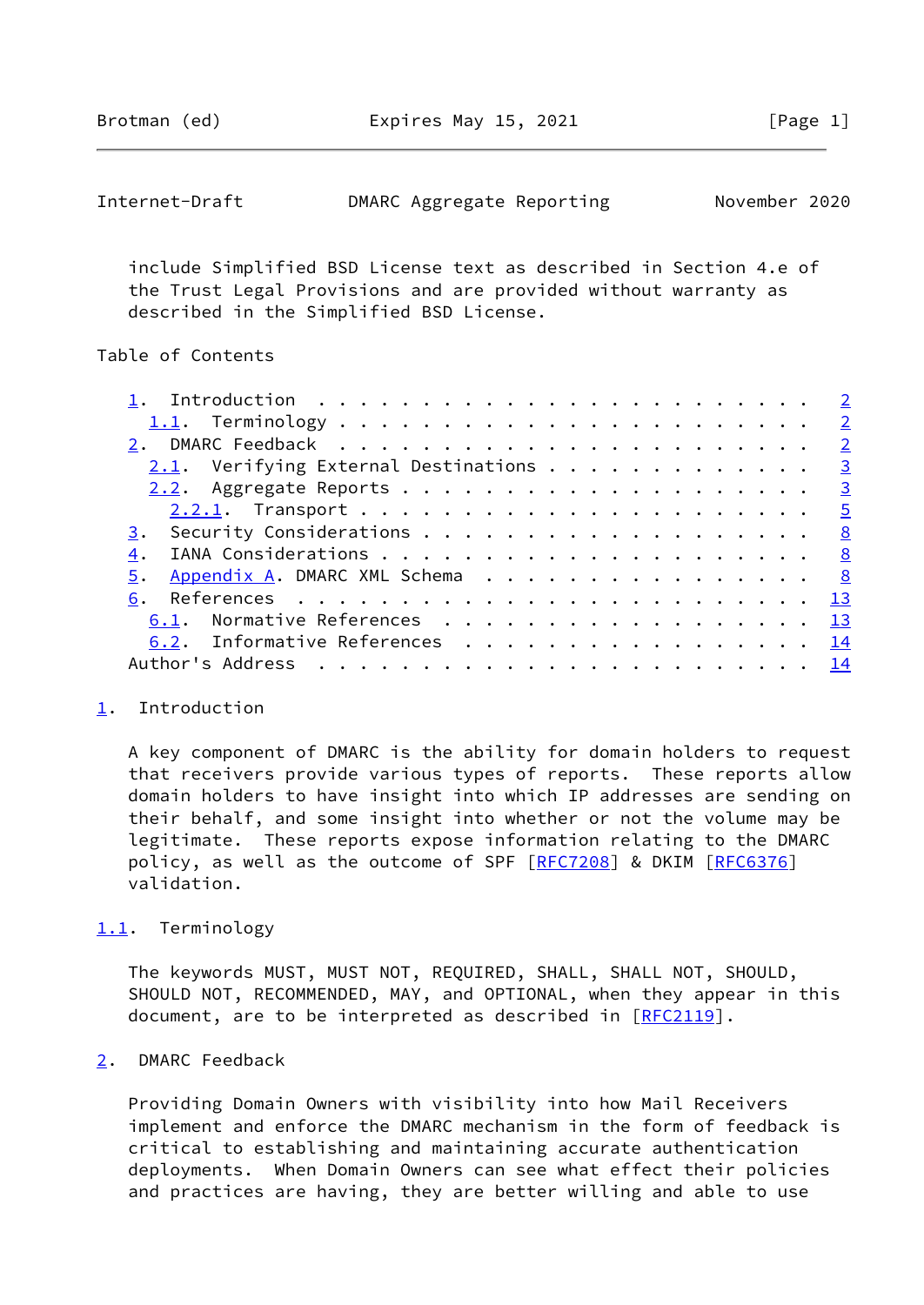quarantine and reject policies.

Brotman (ed) **Expires May 15, 2021** [Page 2]

<span id="page-2-1"></span>Internet-Draft DMARC Aggregate Reporting November 2020

<span id="page-2-0"></span>[2.1](#page-2-0). Verifying External Destinations

[[<https://trac.ietf.org/trac/dmarc/ticket/76>](https://trac.ietf.org/trac/dmarc/ticket/76)]

<span id="page-2-2"></span>[2.2](#page-2-2). Aggregate Reports

 The DMARC aggregate feedback report is designed to provide Domain Owners with precise insight into:

- o authentication results,
- o corrective action that needs to be taken by Domain Owners, and
- o the effect of Domain Owner DMARC policy on email streams processed by Mail Receivers.

 Aggregate DMARC feedback provides visibility into real-world email streams that Domain Owners need to make informed decisions regarding the publication of DMARC policy. When Domain Owners know what legitimate mail they are sending, what the authentication results are on that mail, and what forged mail receivers are getting, they can make better decisions about the policies they need and the steps they need to take to enable those policies. When Domain Owners set policies appropriately and understand their effects, Mail Receivers can act on them confidently.

 Visibility comes in the form of daily (or more frequent) Mail Receiver-originated feedback reports that contain aggregate data on message streams relevant to the Domain Owner. This information includes data about messages that passed DMARC authentication as well as those that did not.

The format for these reports is defined in Appendix C.

The report SHOULD include the following data: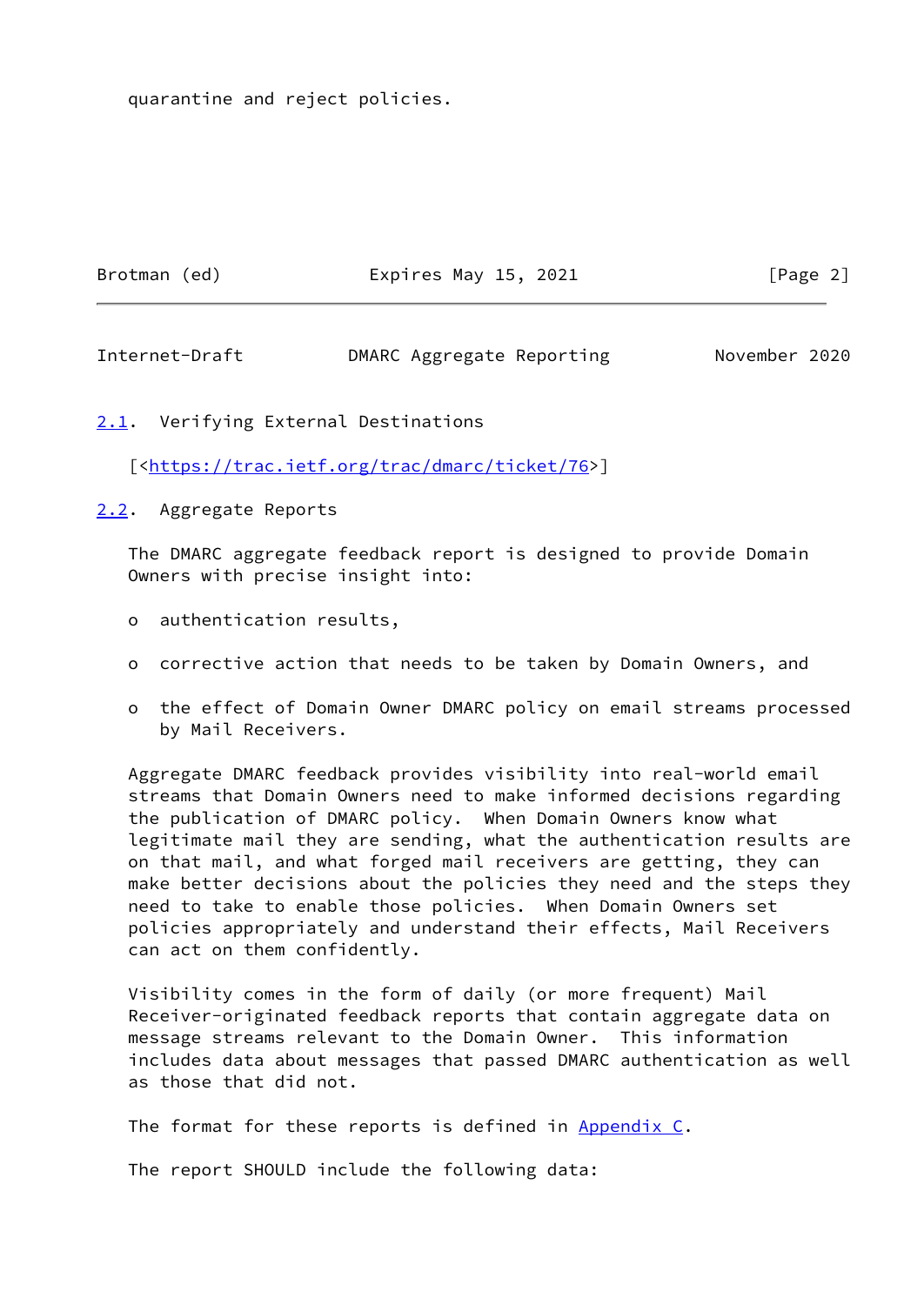- o The DMARC policy discovered and applied, if any
- o The selected message disposition
- o The identifier evaluated by SPF and the SPF result, if any
- o The identifier evaluated by DKIM and the DKIM result, if any
- o For both DKIM and SPF, an indication of whether the identifier was in alignment

| Brotman (ed) | Expires May 15, 2021 | [Page 3] |
|--------------|----------------------|----------|
|--------------|----------------------|----------|

Internet-Draft DMARC Aggregate Reporting November 2020

- o Data for each Domain Owner's subdomain separately from mail from the sender's Organizational Domain, even if there is no explicit subdomain policy
- o Sending and receiving domains
- o The policy requested by the Domain Owner and the policy actually applied (if different)
- o The number of successful authentications
- o The counts of messages based on all messages received, even if their delivery is ultimately blocked by other filtering agents

 Note that Domain Owners or their agents may change the published DMARC policy for a domain or subdomain at any time. From a Mail Receiver's perspective, this will occur during a reporting period and may be noticed during that period, at the end of that period when reports are generated, or during a subsequent reporting period, all depending on the Mail Receiver's implementation. Under these conditions, it is possible that a Mail Receiver could do any of the following:

- o generate for such a reporting period a single aggregate report that includes message dispositions based on the old policy, or a mix of the two policies, even though the report only contains a single "policy\_published" element;
- o generate multiple reports for the same period, one for each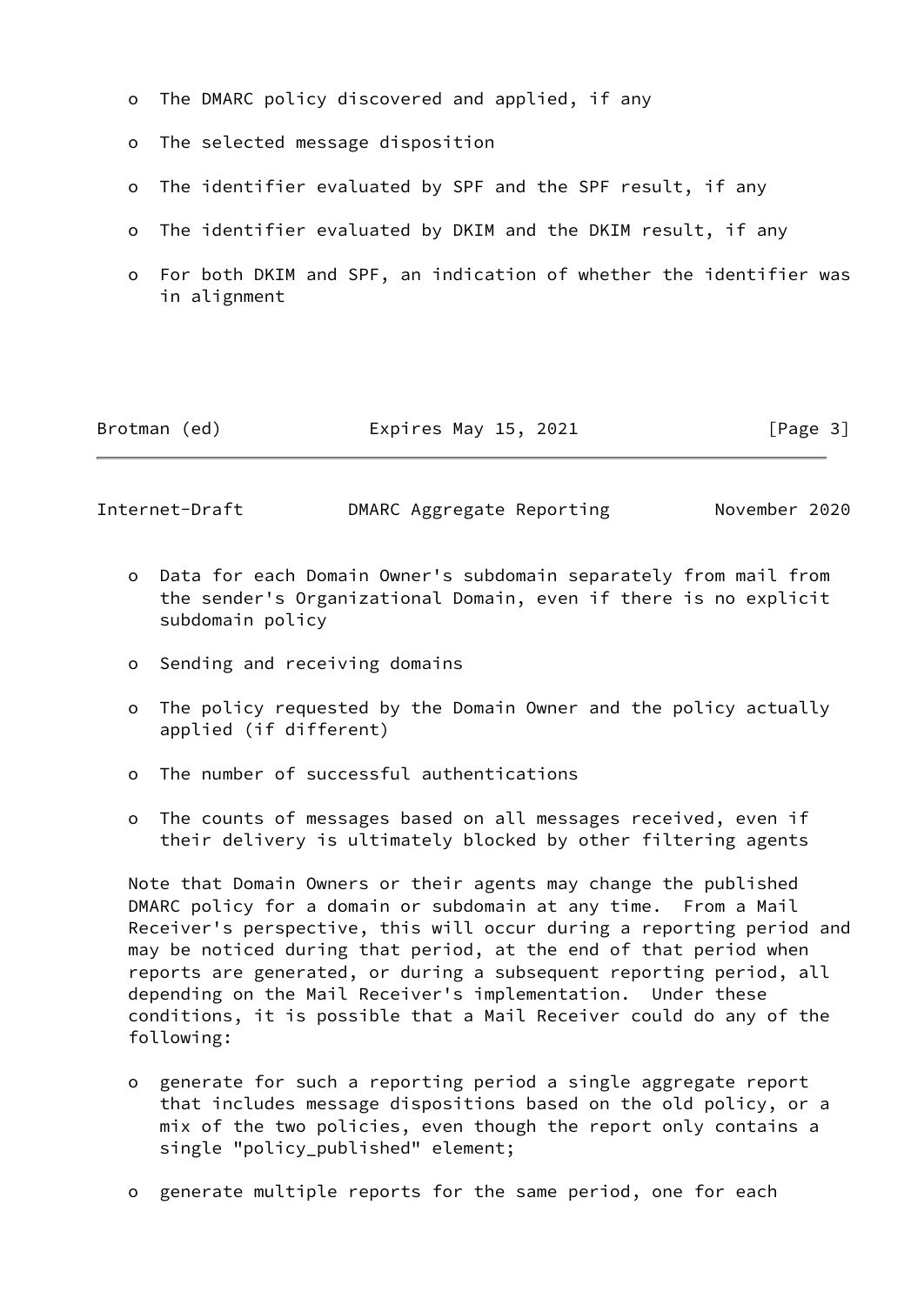published policy occurring during the reporting period;

 o generate a report whose end time occurs when the updated policy was detected, regardless of any requested report interval.

The report SHOULD include the following data:

- o The DMARC policy discovered and applied, if any
- o The selected message disposition
- o The identifier evaluated by SPF and the SPF result, if any
- o The identifier evaluated by DKIM and the DKIM result, if any
- o For both DKIM and SPF, an indication of whether the identifier was in alignment

Brotman (ed) **Expires May 15, 2021** [Page 4]

<span id="page-4-0"></span>Internet-Draft DMARC Aggregate Reporting November 2020

- o Data for each Domain Owner's subdomain separately from mail from the sender's Organizational Domain, even if there is no explicit subdomain policy
- o Sending and receiving domains
- o The policy requested by the Domain Owner and the policy actually applied (if different)
- o The number of successful authentications
- o The counts of messages based on all messages received, even if their delivery is ultimately blocked by other filtering agents

 Note that Domain Owners or their agents may change the published DMARC policy for a domain or subdomain at any time. From a Mail Receiver's perspective, this will occur during a reporting period and may be noticed during that period, at the end of that period when reports are generated, or during a subsequent reporting period, all depending on the Mail Receiver's implementation. Under these conditions, it is possible that a Mail Receiver could do any of the following: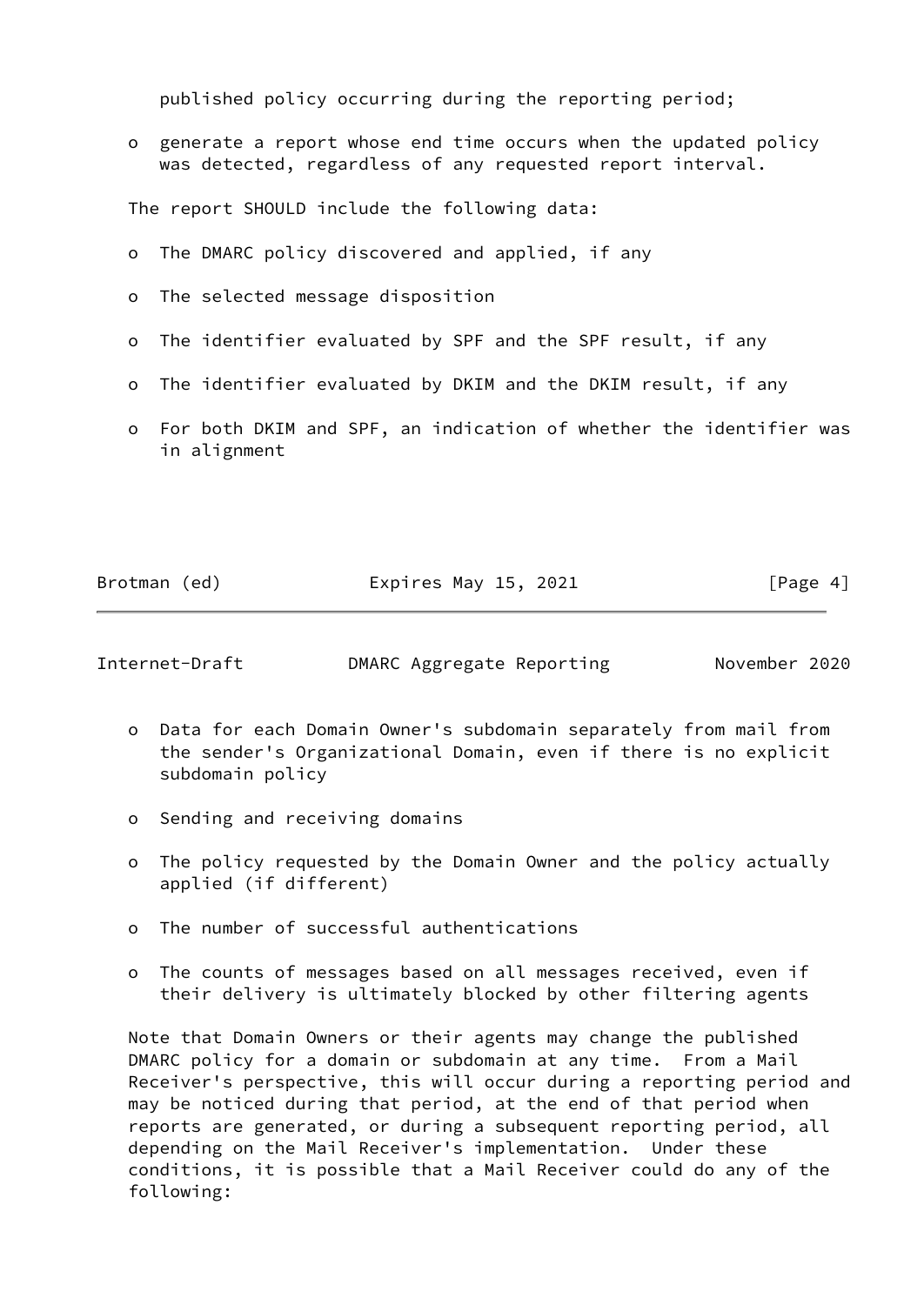- o generate for such a reporting period a single aggregate report that includes message dispositions based on the old policy, or a mix of the two policies, even though the report only contains a single "policy\_published" element;
- o generate multiple reports for the same period, one for each published policy occurring during the reporting period;
- o generate a report whose end time occurs when the updated policy was detected, regardless of any requested report interval.

### <span id="page-5-0"></span>[2.2.1](#page-5-0). Transport

 Where the URI specified in a "rua" tag does not specify otherwise, a Mail Receiver generating a feedback report SHOULD employ a secure transport mechanism.

 The Mail Receiver, after preparing a report, MUST evaluate the provided reporting URIs in the order given. Any reporting URI that includes a size limitation exceeded by the generated report (after compression and after any encoding required by the particular transport mechanism) MUST NOT be used. An attempt MUST be made to deliver an aggregate report to every remaining URI, up to the Receiver's limits on supported URIs.

| Brotman (ed) | Expires May 15, 2021 | [Page 5] |
|--------------|----------------------|----------|

Internet-Draft DMARC Aggregate Reporting November 2020

 If transport is not possible because the services advertised by the published URIs are not able to accept reports (e.g., the URI refers to a service that is unreachable, or all provided URIs specify size limits exceeded by the generated record), the Mail Receiver SHOULD send a short report (see  $Section 7.2.2$ ) indicating that a report is available but could not be sent. The Mail Receiver MAY cache that data and try again later, or MAY discard data that could not be sent.

#### <span id="page-5-1"></span>[2.2.1.1](#page-5-1). Email

 The message generated by the Mail Receiver MUST be a [MAIL] message formatted per [MIME]. The aggregate report itself MUST be included in one of the parts of the message. A human-readable portion MAY be included as a MIME part (such as a text/plain part).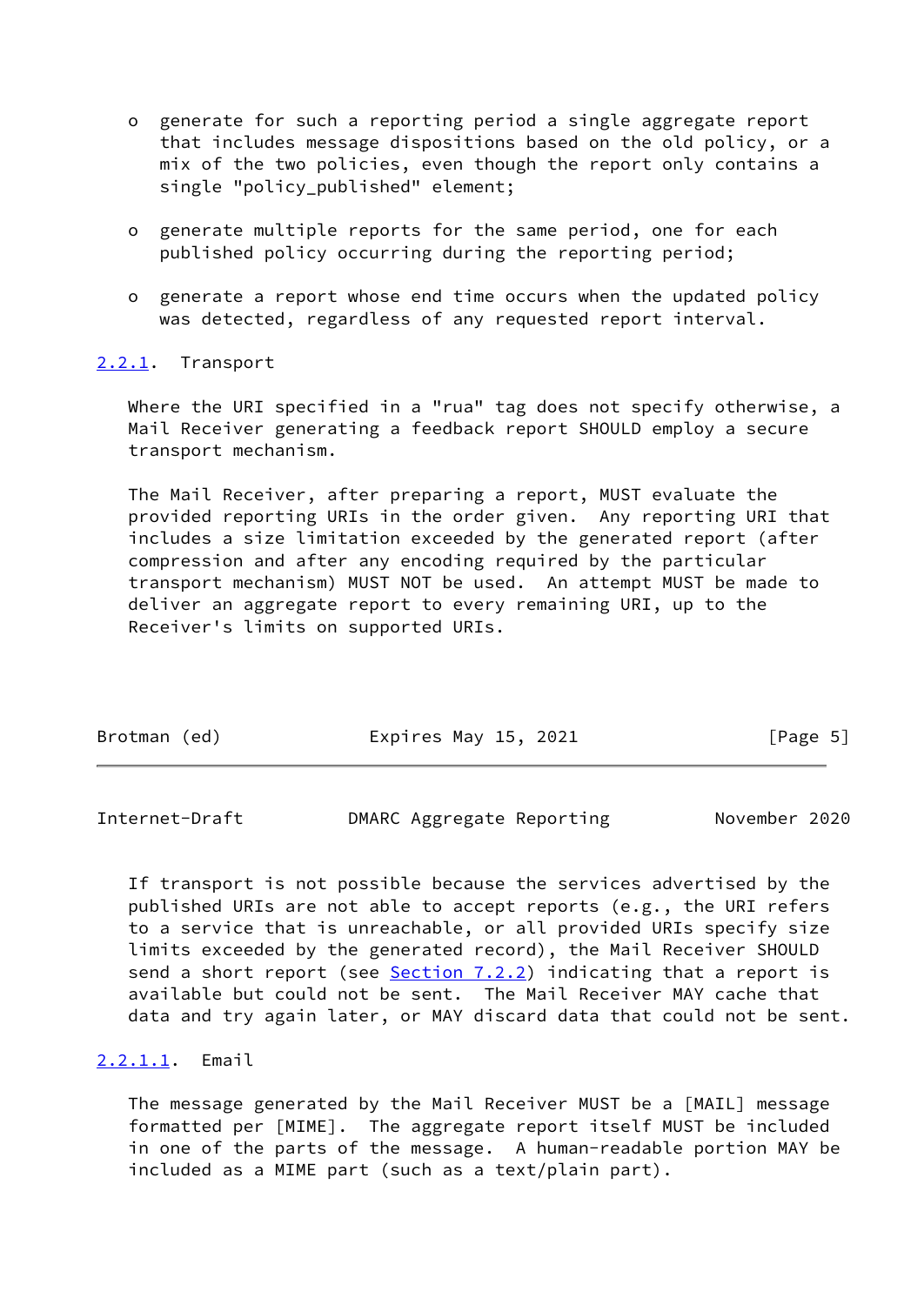The aggregate data MUST be an XML file that SHOULD be subjected to GZIP compression. Declining to apply compression can cause the report to be too large for a receiver to process (a commonly observed receiver limit is ten megabytes); doing the compression increases the chances of acceptance of the report at some compute cost. The aggregate data SHOULD be present using the media type "application/ gzip" if compressed (see [GZIP]), and "text/xml" otherwise. The filename is typically constructed using the following ABNF:

 filename = receiver "!" policy-domain "!" begin-timestamp "!" end-timestamp [ "!" unique-id ] "." extension unique-id =  $1*(ALPHA / DIGIT)$  receiver = domain ; imported from [MAIL]  $policy$ -domain = domain  $begin$ -timestamp = 1\*DIGIT ; seconds since 00:00:00 UTC January 1, 1970 ; indicating start of the time range contained ; in the report end-timestamp = 1\*DIGIT ; seconds since 00:00:00 UTC January 1, 1970

 ; indicating end of the time range contained ; in the report

extension = " $xml"$  / " $xml.gz"$ 

 The extension MUST be "xml" for a plain XML file, or "xml.gz" for an XML file compressed using GZIP.

| Expires May 15, 2021<br>Brotman (ed)<br>[Page 6] |  |  |  |  |  |  |  |
|--------------------------------------------------|--|--|--|--|--|--|--|
|--------------------------------------------------|--|--|--|--|--|--|--|

Internet-Draft DMARC Aggregate Reporting November 2020

 "unique-id" allows an optional unique ID generated by the Mail Receiver to distinguish among multiple reports generated simultaneously by different sources within the same Domain Owner.

 For example, this is a possible filename for the gzip file of a report to the Domain Owner "example.com" from the Mail Receiver "mail.receiver.example":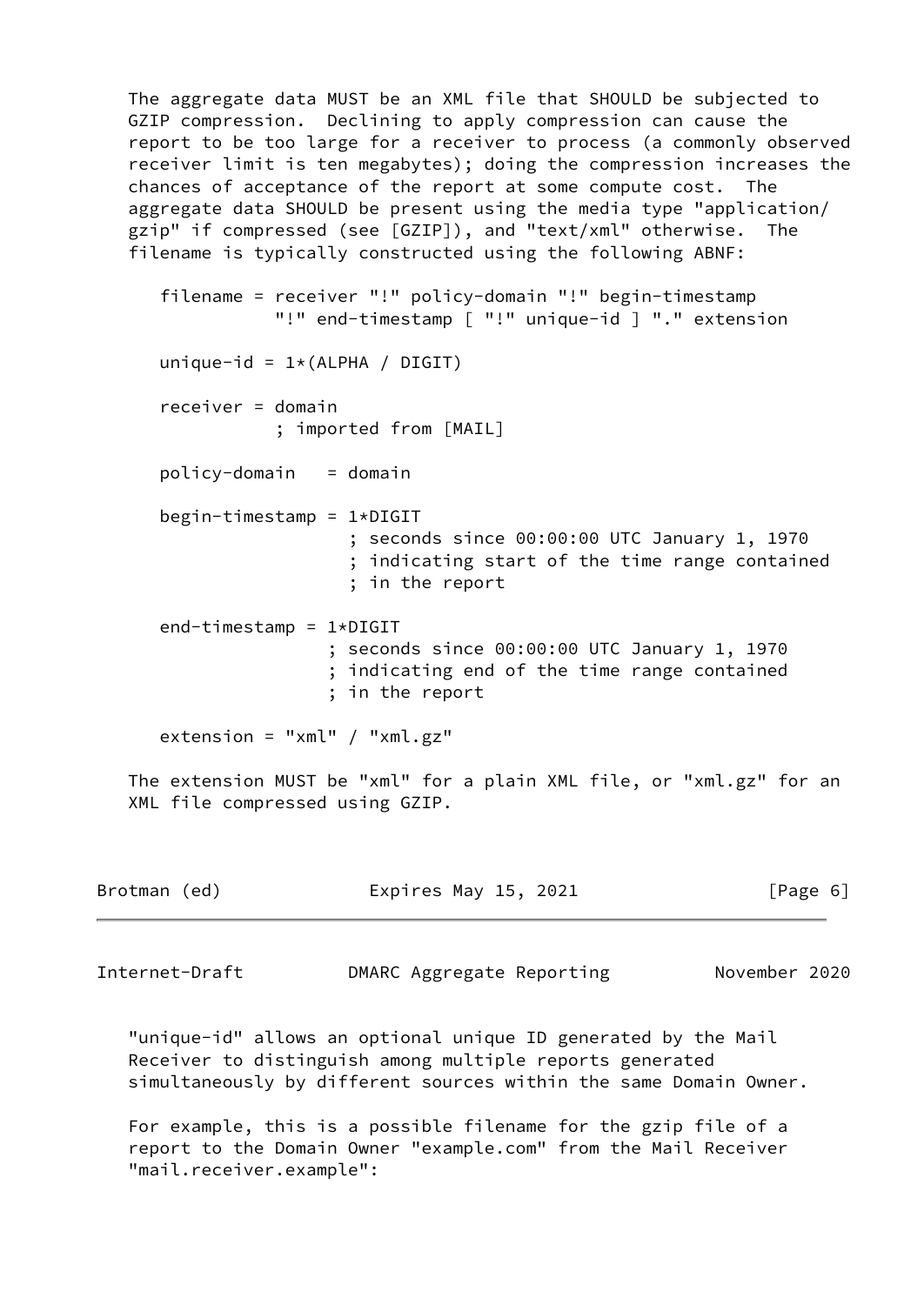mail.receiver.example!example.com!1013662812!1013749130.gz

 No specific MIME message structure is required. It is presumed that the aggregate reporting address will be equipped to extract MIME parts with the prescribed media type and filename and ignore the rest.

 Email streams carrying DMARC feedback data MUST conform to the DMARC mechanism, thereby resulting in an aligned "pass" (see Section 3.1). This practice minimizes the risk of report consumers processing fraudulent reports.

 The [RFC5322.](https://datatracker.ietf.org/doc/pdf/rfc5322)Subject field for individual report submissions SHOULD conform to the following ABNF:

 dmarc-subject = %x52.65.70.6f.72.74 1\*FWS ; "Report" %x44.6f.6d.61.69.6e.3a 1\*FWS domain-name 1\*FWS ; from [RFC 6376](https://datatracker.ietf.org/doc/pdf/rfc6376) %x53.75.62.6d.69.74.74.65.72.3a ; "Submitter:" 1\*FWS domain-name 1\*FWS %x52.65.70.6f.72.74.2d.49.44.3a ; "Report-ID:" msg-id ; from [RFC 5322](https://datatracker.ietf.org/doc/pdf/rfc5322)

 The first domain-name indicates the DNS domain name about which the report was generated. The second domain-name indicates the DNS domain name representing the Mail Receiver generating the report. The purpose of the Report-ID: portion of the field is to enable the Domain Owner to identify and ignore duplicate reports that might be sent by a Mail Receiver.

 For instance, this is a possible Subject field for a report to the Domain Owner "example.com" from the Mail Receiver "mail.receiver.example". It is line-wrapped as allowed by [MAIL]:

> Subject: Report Domain: example.com Submitter: mail.receiver.example Report-ID: <2002.02.15.1>

 This transport mechanism potentially encounters a problem when feedback data size exceeds maximum allowable attachment sizes for

| Brotman (ed) | Expires May 15, 2021 | [Page 7] |  |
|--------------|----------------------|----------|--|
|--------------|----------------------|----------|--|

<span id="page-7-0"></span>Internet-Draft DMARC Aggregate Reporting November 2020

either the generator or the consumer. See Section 7.2.2 for further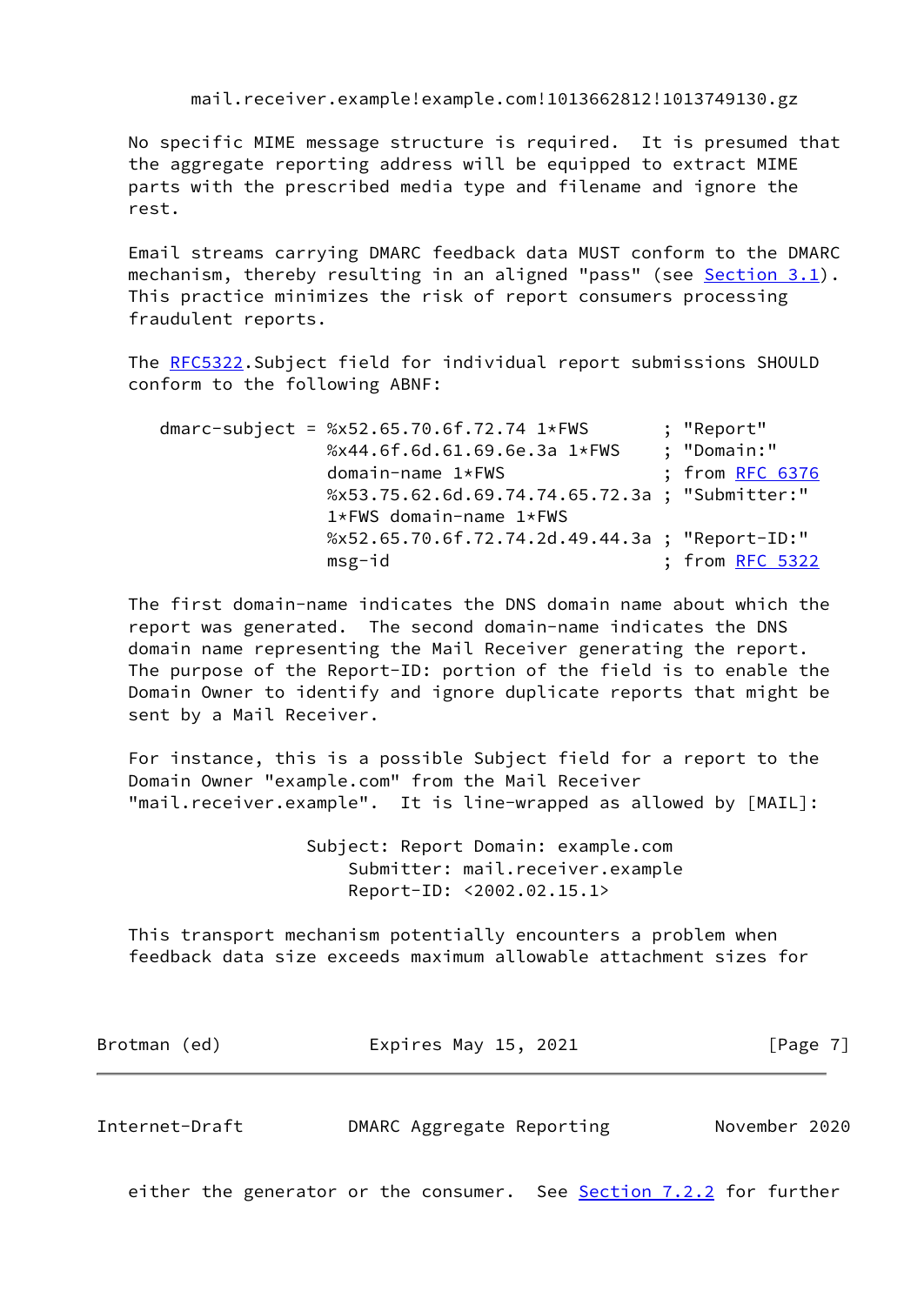discussion.

<span id="page-8-3"></span>[2.2.1.2](#page-8-3). Other Methods

 The specification as written allows for the addition of other registered URI schemes to be supported in later versions.

<span id="page-8-0"></span>[3](#page-8-0). Security Considerations

**TBD** 

<span id="page-8-1"></span>[4](#page-8-1). IANA Considerations

TBD

<span id="page-8-2"></span>[5](#page-8-2). Appendix A. DMARC XML Schema

```
 <?xml version="1.0"?>
 <xs:schema xmlns:xs="http://www.w3.org/2001/XMLSchema"
  targetNamespace="http://dmarc.org/dmarc-xml/0.1">
 <!-- The time range in UTC covered by messages in this report,
     specified in seconds since epoch. -->
 <xs:complexType name="DateRangeType">
   <xs:all>
     <xs:element name="begin" type="xs:integer"/>
     <xs:element name="end" type="xs:integer"/>
   </xs:all>
 </xs:complexType>
 <!-- Report generator metadata. -->
 <xs:complexType name="ReportMetadataType">
   <xs:sequence>
     <xs:element name="org_name" type="xs:string"/>
     <xs:element name="email" type="xs:string"/>
     <xs:element name="extra_contact_info" type="xs:string"
                 minOccurs="0"/>
     <xs:element name="report_id" type="xs:string"/>
     <xs:element name="date_range" type="DateRangeType"/>
     <xs:element name="error" type="xs:string" minOccurs="0"
                 maxOccurs="unbounded"/>
   </xs:sequence>
 </xs:complexType>
 <!-- Alignment mode (relaxed or strict) for DKIM and SPF. -->
 <xs:simpleType name="AlignmentType">
   <xs:restriction base="xs:string">
```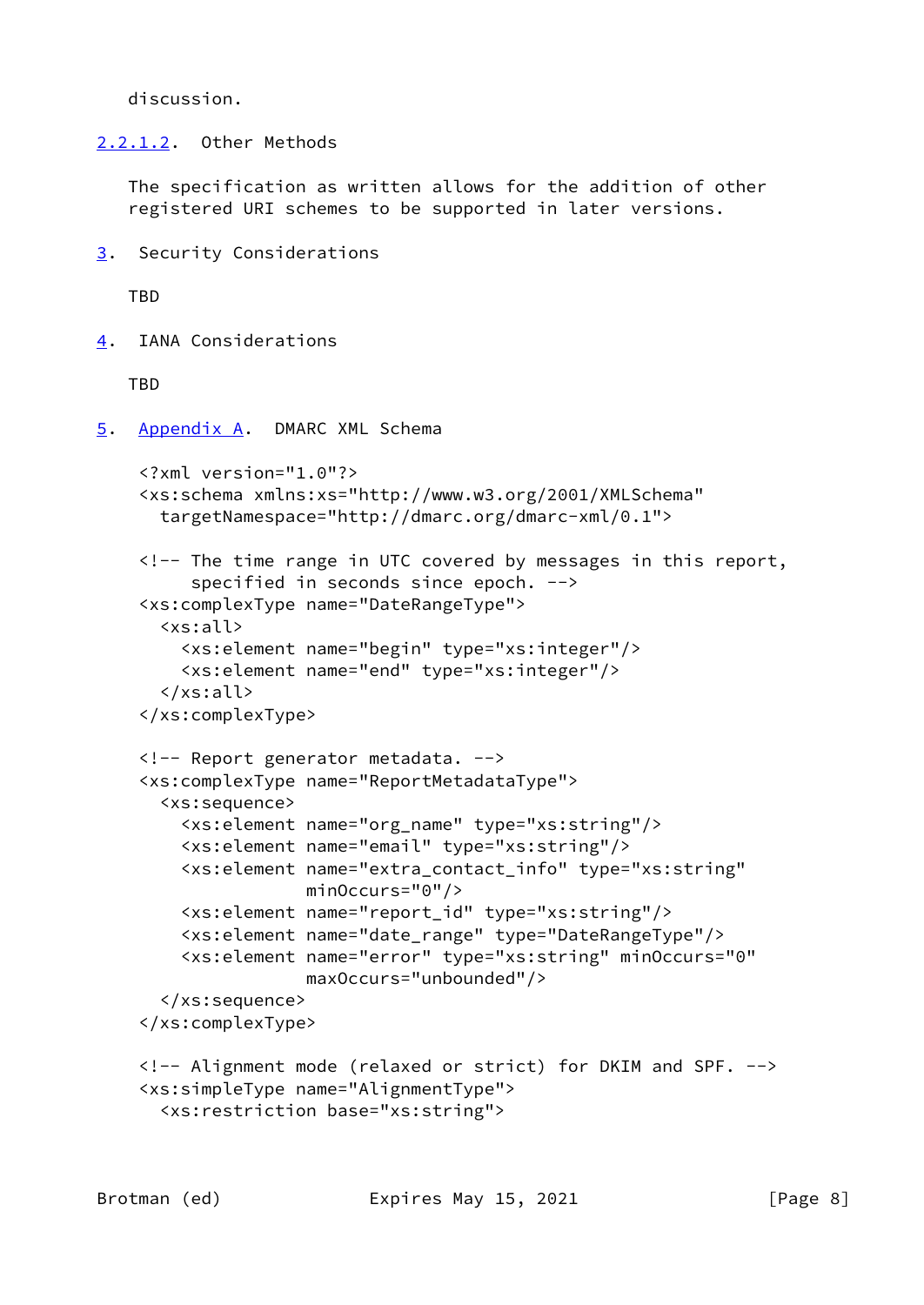```
Internet-Draft DMARC Aggregate Reporting November 2020
         <xs:enumeration value="r"/>
         <xs:enumeration value="s"/>
       </xs:restriction>
     </xs:simpleType>
     <!-- The policy actions specified by p and sp in the
          DMARC record. -->
     <xs:simpleType name="DispositionType">
       <xs:restriction base="xs:string">
         <xs:enumeration value="none"/>
         <xs:enumeration value="quarantine"/>
         <xs:enumeration value="reject"/>
       </xs:restriction>
     </xs:simpleType>
     <!-- The DMARC policy that applied to the messages in
         this report. \leftarrow <xs:complexType name="PolicyPublishedType">
       <xs:all>
         <!-- The domain at which the DMARC record was found. -->
         <xs:element name="domain" type="xs:string"/>
        \langle!-- The DKIM alignment mode. -->
         <xs:element name="adkim" type="AlignmentType"
                      minOccurs="0"/>
        \langle!-- The SPF alignment mode. -->
         <xs:element name="aspf" type="AlignmentType"
                      minOccurs="0"/>
         <!-- The policy to apply to messages from the domain. -->
         <xs:element name="p" type="DispositionType"/>
         <!-- The policy to apply to messages from subdomains. -->
         <xs:element name="sp" type="DispositionType"/>
         <!-- The percent of messages to which policy applies. -->
         <xs:element name="pct" type="xs:integer"/>
         <!-- Failure reporting options in effect. -->
         <xs:element name="fo" type="xs:string"/>
      \langle x \rangle </axistable \langle x \rangle </xs:complexType>
     <!-- The DMARC-aligned authentication result. -->
     <xs:simpleType name="DMARCResultType">
       <xs:restriction base="xs:string">
         <xs:enumeration value="pass"/>
         <xs:enumeration value="fail"/>
       </xs:restriction>
     </xs:simpleType>
```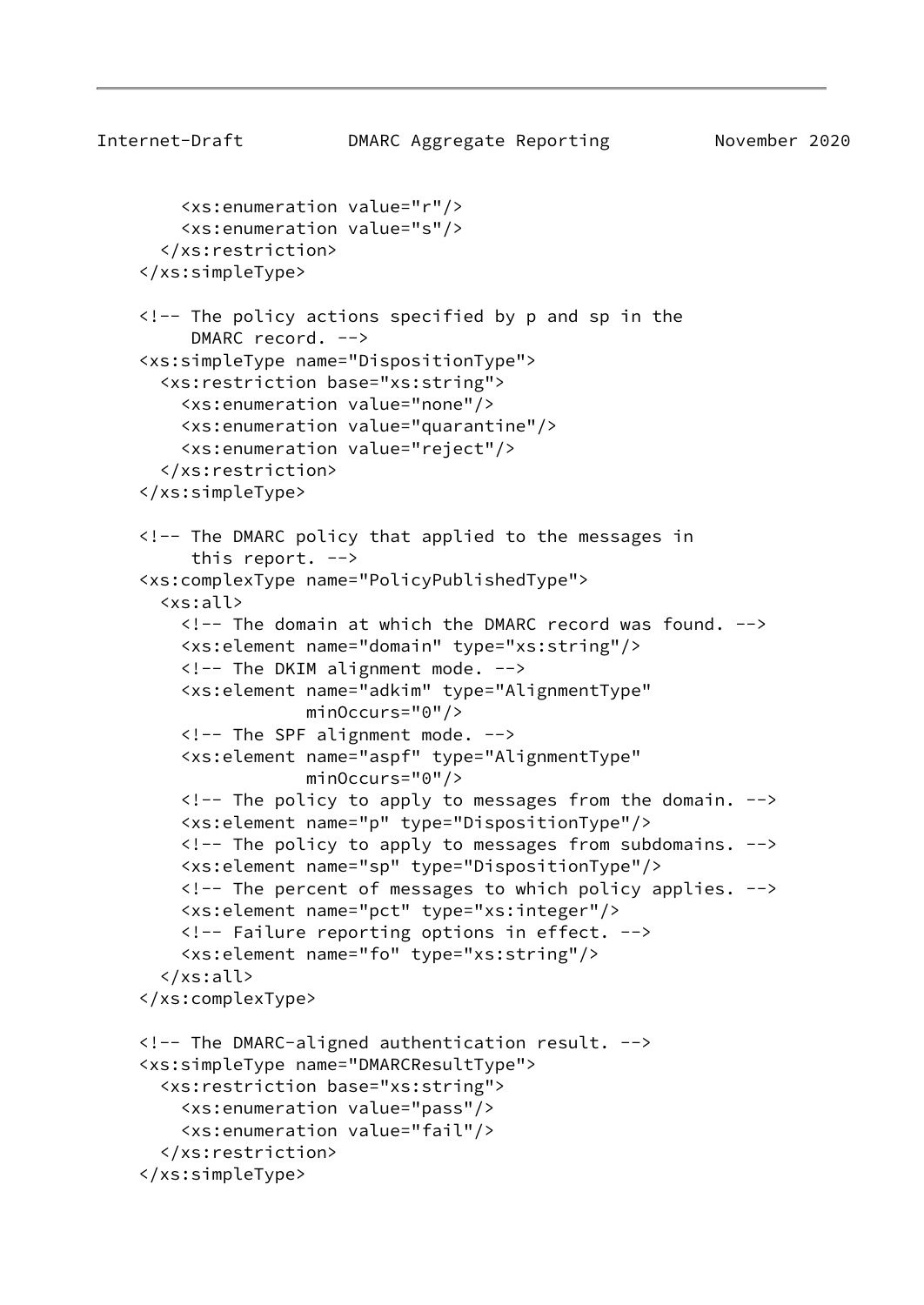<!-- Reasons that may affect DMARC disposition or execution thereof. -->

| Internet-Draft<br>November 2020<br>DMARC Aggregate Reporting<br><xs:simpletype name="PolicyOverrideType"><br/><xs:restriction base="xs:string"><br/><xs:enumeration value="forwarded"></xs:enumeration><br/><xs:enumeration value="sampled_out"></xs:enumeration><br/><xs:enumeration value="trusted_forwarder"></xs:enumeration><br/><xs:enumeration value="mailing_list"></xs:enumeration><br/><xs:enumeration value="local_policy"></xs:enumeration><br/><xs:enumeration value="other"></xs:enumeration><br/></xs:restriction><br/></xs:simpletype><br>How do we allow report generators to include new<br>classes of override reasons if they want to be more<br>specific than "other"? <math>\leftarrow</math><br><xs:complexType name="PolicyOverrideReason"><br>< x s : a l l<br><xs:element name="type" type="PolicyOverrideType"/><br><xs:element name="comment" type="xs:string"<br><math>minOccurs="0"</math>/><br><math>\langle x \rangle</math> / <math>\langle x \rangle</math> all<br></xs:complexType><br><!-- Taking into account everything else in the record,<br>the results of applying DMARC. <math>\leftarrow</math><br><xs:complexType name="PolicyEvaluatedType"></th><th colspan=2>[Page 9]</th></tr><tr><th></th><th></th></tr><tr><td></td><td></td></tr><tr><td></td><td></td></tr><tr><td></td><td></td></tr><tr><td><xs:sequence></td><td></td></tr><tr><td><xs:element name="disposition" type="DispositionType"/><br><xs:element name="dkim" type="DMARCResultType"/><br><xs:element name="spf" type="DMARCResultType"/><br><xs:element name="reason" type="PolicyOverrideReason"<br>minOccurs="0" maxOccurs="unbounded"/><br></xs:sequence></td><td></td></tr><tr><td></xs:complexType></td><td></td></tr><tr><td><!-- Credit to Roger L. Costello for IPv4 regex<br>http://mailman.ic.ac.uk/pipermail/xml-dev/1999-December/<br><math>018018.html</math><br><!-- Credit to java2s.com for IPv6 regex<br>http://www.java2s.com/Code/XML/XML-Schema/ <td></td> |  |
|-------------------------------------------------------------------------------------------------------------------------------------------------------------------------------------------------------------------------------------------------------------------------------------------------------------------------------------------------------------------------------------------------------------------------------------------------------------------------------------------------------------------------------------------------------------------------------------------------------------------------------------------------------------------------------------------------------------------------------------------------------------------------------------------------------------------------------------------------------------------------------------------------------------------------------------------------------------------------------------------------------------------------------------------------------------------------------------------------------------------------------------------------------------------------------------------------------------------------------------------------------------------------------------------------------------------------------------------------------------------------------------------------------------------------------------------------------------------------------------------------------------------------------------------------------------------------------------------------------------------------------------------------------------------------------------------------------------------------------------------------------------------------------------------------------------------------------------------------------------------------------------------------------------------------------------------------------------------------------------------------|--|
|-------------------------------------------------------------------------------------------------------------------------------------------------------------------------------------------------------------------------------------------------------------------------------------------------------------------------------------------------------------------------------------------------------------------------------------------------------------------------------------------------------------------------------------------------------------------------------------------------------------------------------------------------------------------------------------------------------------------------------------------------------------------------------------------------------------------------------------------------------------------------------------------------------------------------------------------------------------------------------------------------------------------------------------------------------------------------------------------------------------------------------------------------------------------------------------------------------------------------------------------------------------------------------------------------------------------------------------------------------------------------------------------------------------------------------------------------------------------------------------------------------------------------------------------------------------------------------------------------------------------------------------------------------------------------------------------------------------------------------------------------------------------------------------------------------------------------------------------------------------------------------------------------------------------------------------------------------------------------------------------------|--|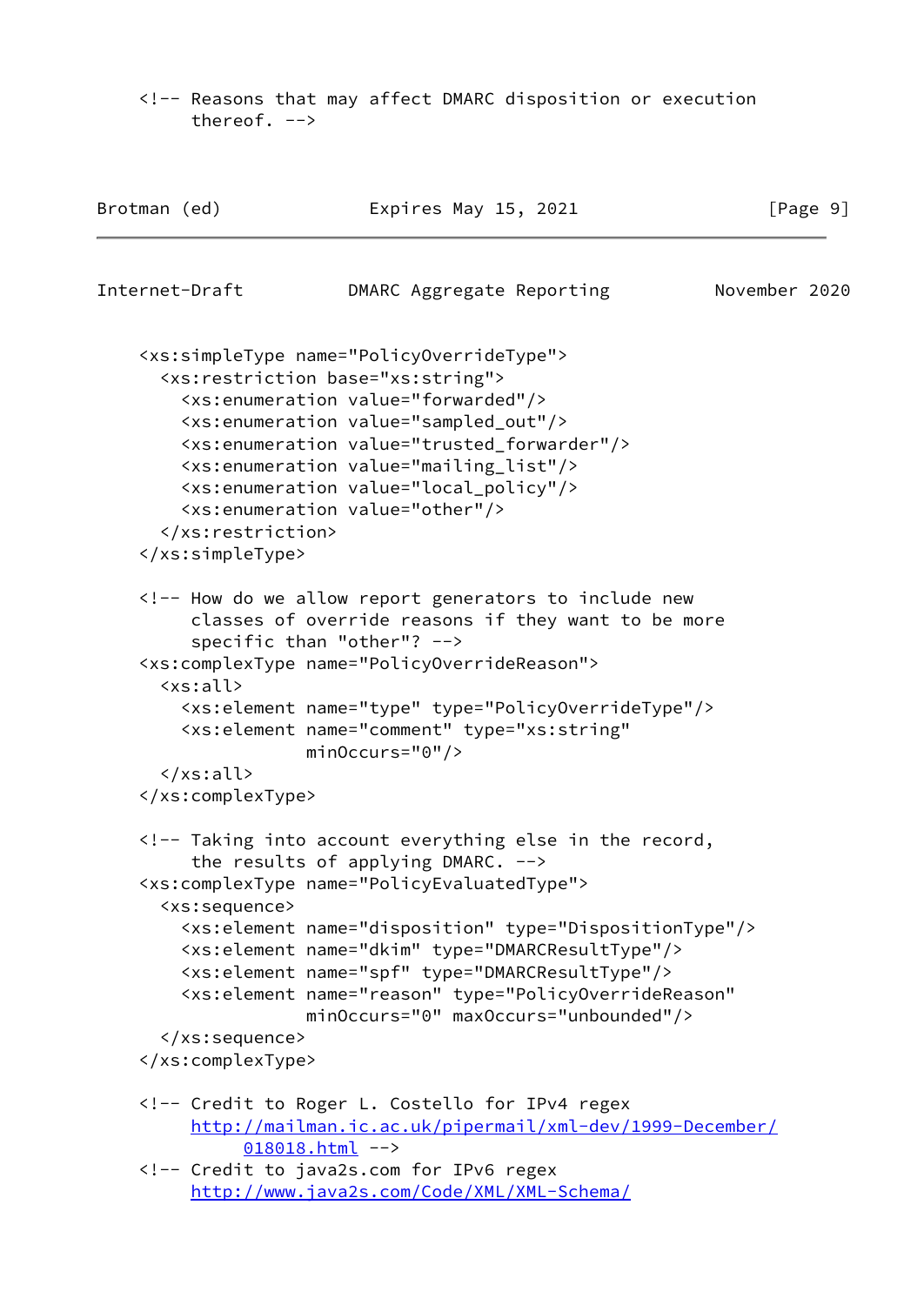[IPv6addressesareeasiertodescribeusingasimpleregex.htm](http://www.java2s.com/Code/XML/XML-Schema/IPv6addressesareeasiertodescribeusingasimpleregex.htm) -->

```
 <xs:simpleType name="IPAddress">
   <xs:restriction base="xs:string">
     <xs:pattern value="((1?[0-9]?[0-9]|2[0-4][0-9]|25[0-5]).){3}
                (1?[0-9]![0-9][2[0-4][0-9][25[0-5])] ([A-Fa-f0-9]{1,4}:){7}[A-Fa-f0-9]{1,4}"/>
   </xs:restriction>
 </xs:simpleType>
```
Brotman (ed) **Expires May 15, 2021** [Page 10]

Internet-Draft DMARC Aggregate Reporting November 2020

```
 <xs:complexType name="RowType">
   <xs:all>
     <!-- The connecting IP. -->
     <xs:element name="source_ip" type="IPAddress"/>
    \langle -- The number of matching messages. \rightarrow <xs:element name="count" type="xs:integer"/>
     <!-- The DMARC disposition applying to matching
          messages. -->
     <xs:element name="policy_evaluated"
                  type="PolicyEvaluatedType"
                  minOccurs="1"/>
  \langle x \rangle </all>
 </xs:complexType>
 <xs:complexType name="IdentifierType">
   <xs:all>
     <!-- The envelope recipient domain. -->
     <xs:element name="envelope_to" type="xs:string"
                  minOccurs="0"/>
     <!-- The RFC5321.MailFrom domain. -->
     <xs:element name="envelope_from" type="xs:string"
                  minOccurs="1"/>
     RFC5322.From domain. -->
     <xs:element name="header_from" type="xs:string"
                  minOccurs="1"/>
  \langle x \rangle /xs:all>
 </xs:complexType>
 <!-- DKIM verification result, according to RFC 7001
    Section 2.6.1. -->
 <xs:simpleType name="DKIMResultType">
   <xs:restriction base="xs:string">
```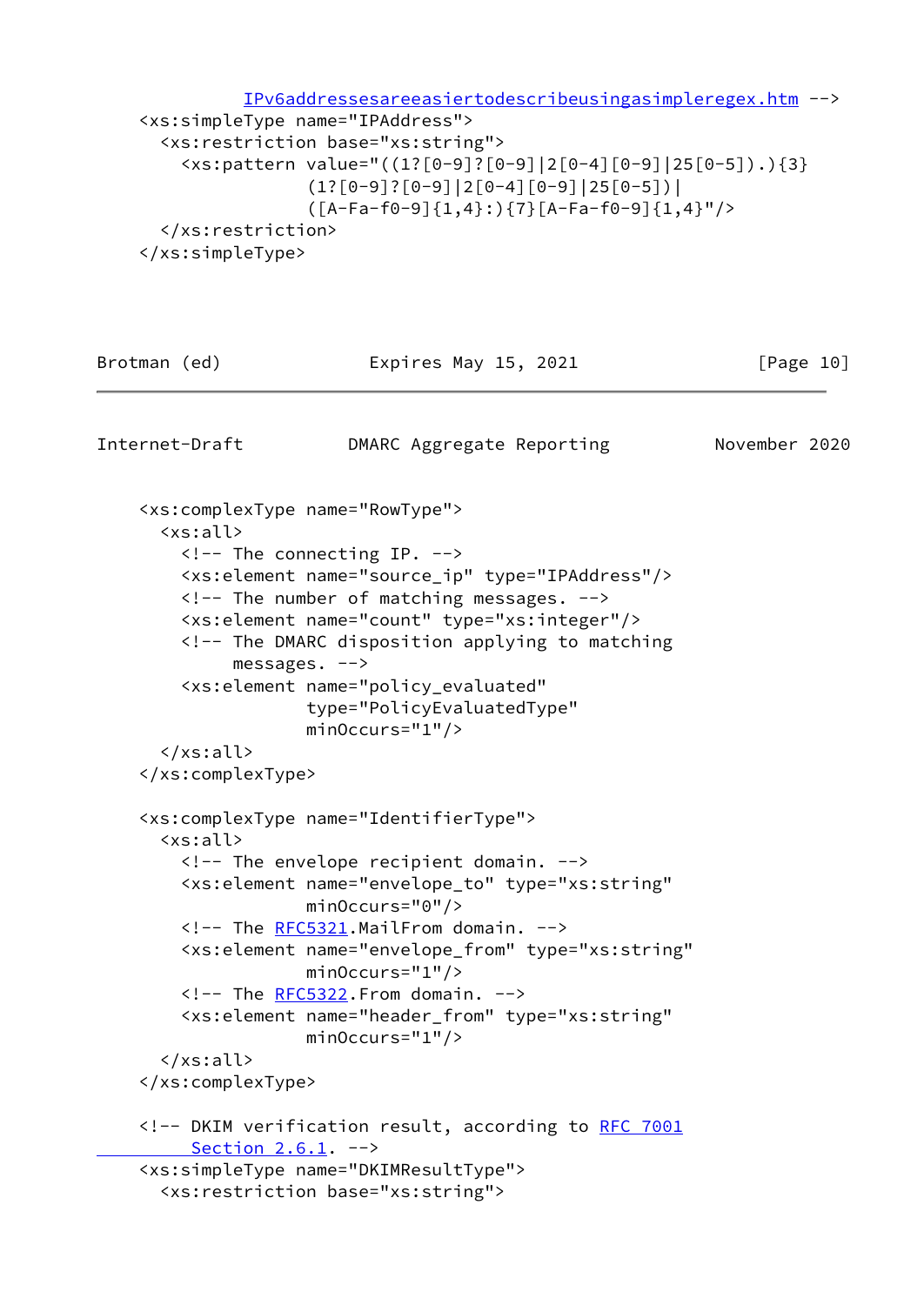```
 <xs:enumeration value="none"/>
        <xs:enumeration value="pass"/>
         <xs:enumeration value="fail"/>
        <xs:enumeration value="policy"/>
        <xs:enumeration value="neutral"/>
        <xs:enumeration value="temperror"/>
         <xs:enumeration value="permerror"/>
      </xs:restriction>
     </xs:simpleType>
     <xs:complexType name="DKIMAuthResultType">
      <xs:all>
       \langle !-- The "d=" parameter in the signature. -->
        <xs:element name="domain" type="xs:string"
                    minOccurs="1"/>
       \langle !-- The "s=" parameter in the signature. -->
Brotman (ed) Expires May 15, 2021 [Page 11]
Internet-Draft DMARC Aggregate Reporting November 2020
        <xs:element name="selector" type="xs:string"
```

```
 minOccurs="0"/>
 <!-- The DKIM verification result. -->
 <xs:element name="result" type="DKIMResultType"
             minOccurs="1"/>
 <!-- Any extra information (e.g., from
```

```
 Authentication-Results). -->
 <xs:element name="human_result" type="xs:string"
             minOccurs="0"/>
```

```
 </xs:all>
 </xs:complexType>
```

```
 <!-- SPF domain scope. -->
 <xs:simpleType name="SPFDomainScope">
   <xs:restriction base="xs:string">
     <xs:enumeration value="helo"/>
     <xs:enumeration value="mfrom"/>
   </xs:restriction>
 </xs:simpleType>
```

```
\langle!-- SPF result. -->
 <xs:simpleType name="SPFResultType">
   <xs:restriction base="xs:string">
     <xs:enumeration value="none"/>
     <xs:enumeration value="neutral"/>
```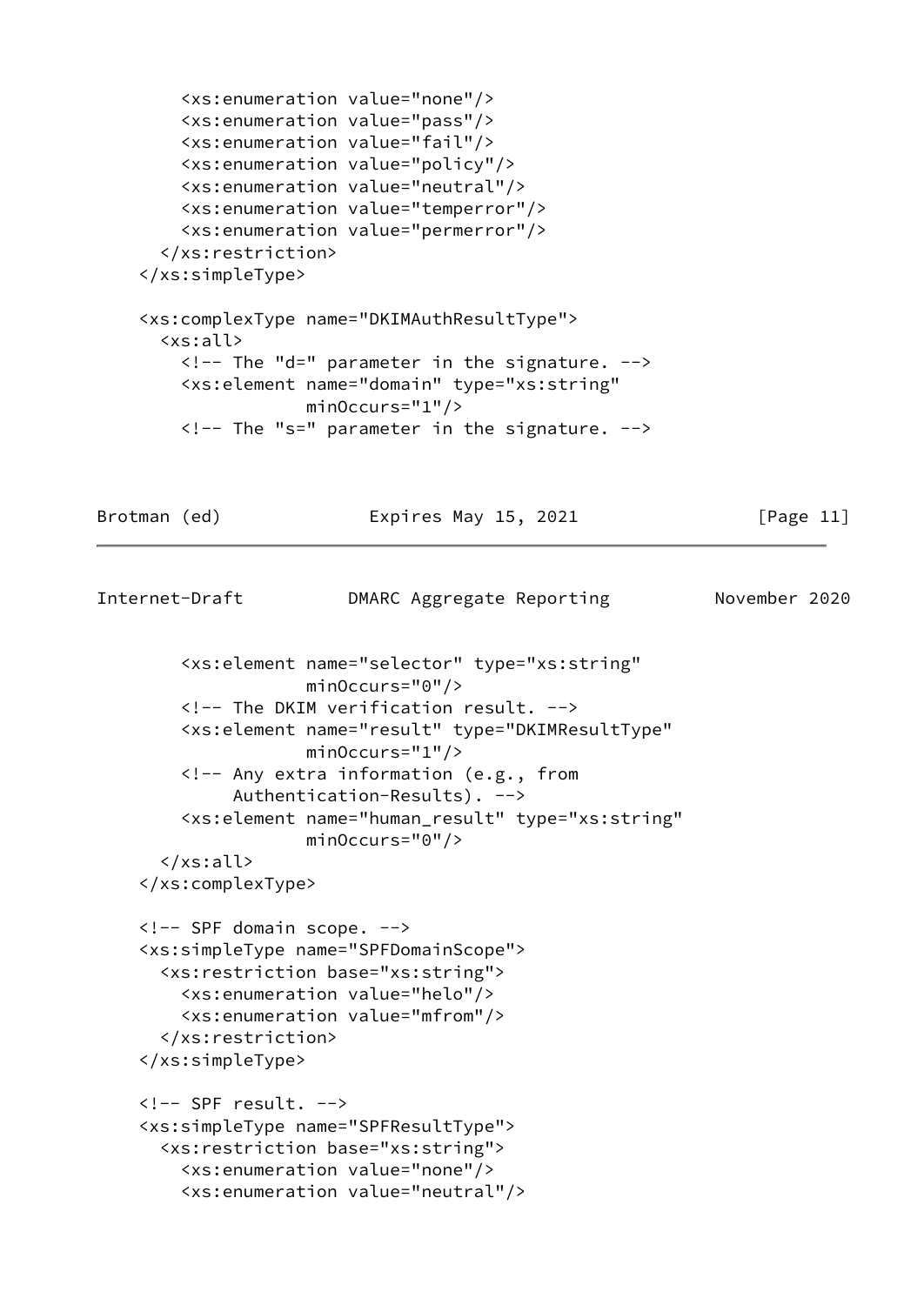```
 <xs:enumeration value="pass"/>
         <xs:enumeration value="fail"/>
         <xs:enumeration value="softfail"/>
         <!-- "TempError" commonly implemented as "unknown". -->
         <xs:enumeration value="temperror"/>
         <!-- "PermError" commonly implemented as "error". -->
         <xs:enumeration value="permerror"/>
       </xs:restriction>
     </xs:simpleType>
     <xs:complexType name="SPFAuthResultType">
       <xs:all>
        \langle!-- The checked domain. -->
         <xs:element name="domain" type="xs:string" minOccurs="1"/>
        \langle!-- The scope of the checked domain. \langle->
         <xs:element name="scope" type="SPFDomainScope" minOccurs="1"/>
         <!-- The SPF verification result. -->
         <xs:element name="result" type="SPFResultType"
                     minOccurs="1"/>
       </xs:all>
     </xs:complexType>
     <!-- This element contains DKIM and SPF results, uninterpreted
Brotman (ed) Expires May 15, 2021 [Page 12]
Internet-Draft DMARC Aggregate Reporting November 2020
          with respect to DMARC. -->
     <xs:complexType name="AuthResultType">
       <xs:sequence>
         <!-- There may be no DKIM signatures, or multiple DKIM
              signatures. -->
         <xs:element name="dkim" type="DKIMAuthResultType"
           minOccurs="0" maxOccurs="unbounded"/>
         <!-- There will always be at least one SPF result. -->
         <xs:element name="spf" type="SPFAuthResultType" minOccurs="1"
                     maxOccurs="unbounded"/>
       </xs:sequence>
     </xs:complexType>
     <!-- This element contains all the authentication results that
          were evaluated by the receiving system for the given set of
          messages. -->
     <xs:complexType name="RecordType">
       <xs:sequence>
```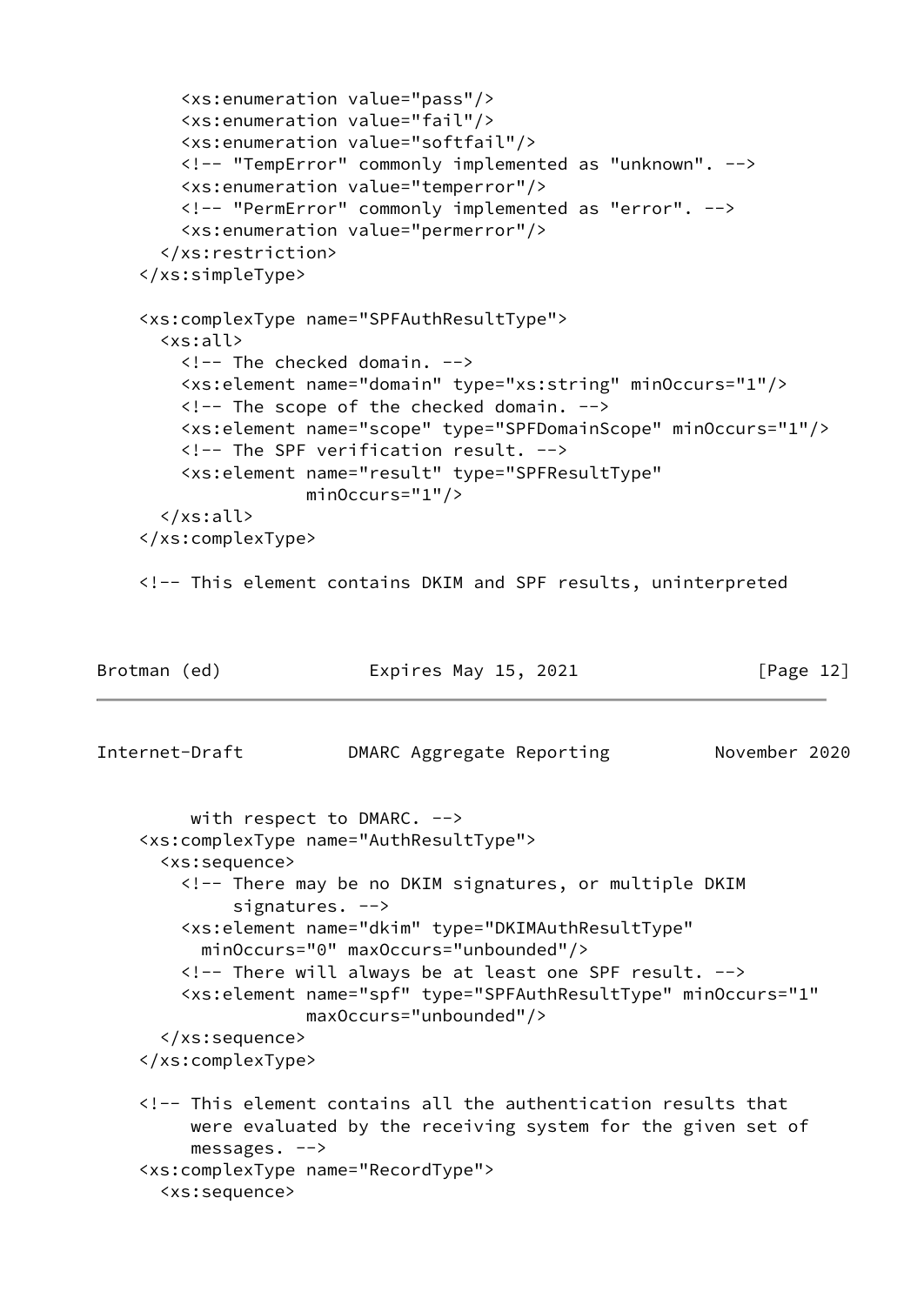```
 <xs:element name="row" type="RowType"/>
     <xs:element name="identifiers" type="IdentifierType"/>
     <xs:element name="auth_results" type="AuthResultType"/>
   </xs:sequence>
 </xs:complexType>
\langle!-- Parent -->
 <xs:element name="feedback">
   <xs:complexType>
     <xs:sequence>
       <xs:element name="version"
                    type="xs:decimal"/>
       <xs:element name="report_metadata"
                    type="ReportMetadataType"/>
       <xs:element name="policy_published"
                    type="PolicyPublishedType"/>
       <xs:element name="record" type="RecordType"
                    maxOccurs="unbounded"/>
     </xs:sequence>
   </xs:complexType>
 </xs:element>
 </xs:schema>
```
- <span id="page-14-0"></span>[6](#page-14-0). References
- <span id="page-14-1"></span>[6.1](#page-14-1). Normative References

| Brotman (ed)<br>Expires May 15, 2021<br>[Page 13] |  |
|---------------------------------------------------|--|
|---------------------------------------------------|--|

<span id="page-14-3"></span>

| Internet-Draft | DMARC Aggregate Reporting |  | November 2020 |  |
|----------------|---------------------------|--|---------------|--|
|----------------|---------------------------|--|---------------|--|

- [RFC6376] Crocker, D., Ed., Hansen, T., Ed., and M. Kucherawy, Ed., "DomainKeys Identified Mail (DKIM) Signatures", STD 76, [RFC 6376,](https://datatracker.ietf.org/doc/pdf/rfc6376) DOI 10.17487/RFC6376, September 2011, <[https://www.rfc-editor.org/info/rfc6376>](https://www.rfc-editor.org/info/rfc6376).
- <span id="page-14-2"></span> [RFC7208] Kitterman, S., "Sender Policy Framework (SPF) for Authorizing Use of Domains in Email, Version 1", [RFC 7208,](https://datatracker.ietf.org/doc/pdf/rfc7208) DOI 10.17487/RFC7208, April 2014, <[https://www.rfc-editor.org/info/rfc7208>](https://www.rfc-editor.org/info/rfc7208).